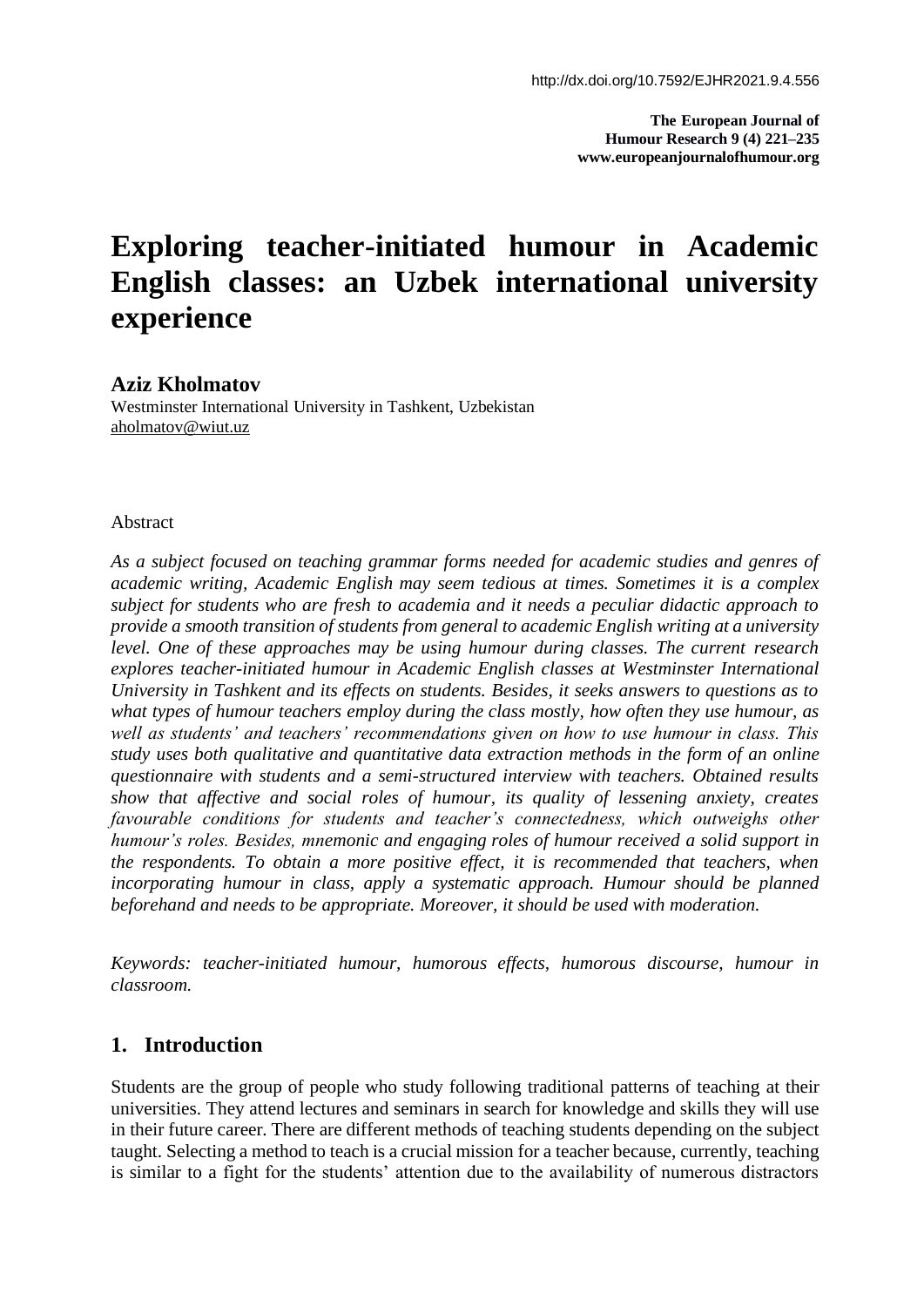(such as smartphones or laptops connected to the Wi-Fi available at the University). One of the ways of making the lessons more accessible and appealing to students is using humour in the teaching and learning process. Integrating humour in teaching and its influence on the flow of the lesson and on students are still underexploited research areas in Uzbekistan. Thus, in order to fill this gap, the current research was undertaken at Westminster International University in Tashkent (WIUT). It aims to investigate the frequency of teacher-initiated humour in Academic English classes at WIUT. The study also explores humour genres teachers prefer to use. Besides, the effects of humour as well as students' and teachers' suggestions on how to better integrate humour into class are investigated.

The module of Academic English is a core year-long module taught to the third level students at WIUT. It is oriented to teach the fundamentals of academic English, including basic academic genres, academic vocabulary, frequently used grammar patterns, argumentation, searching for suitable sources, referencing, plagiarism matters, and presentation skills. Overall, 15 instructors teach Academic English to about 40 groups of students. Level 3 students are those who take the "The Certificate in International Foundation Studies" (CIFS) course. They are mainly graduates of high-school, academic lyceum or vocational college who are new to academia and are mostly perplexed and timid when they start their studies at WIUT. This may be explained by the fact that they start their studies in a new system (British Educational System is in use at WIUT) and some of them face problems with English as the medium of instruction at the University.

## **2. Literature review**

The effects of incorporating humour have been studied by multiple researchers since the 1970s. In his study, Veith (2007) discovered that using humour during classes may favourably affect the retention of information transmitted during classes. Besides, students experience learning as a fun activity which helps them to open up themselves and socialize with each other, both with their groupmates and the teacher, which, in turn, helps the teacher to build a good rapport with them.

Motlagh, Motallebzade and Fatemi (2014) came to the conclusion that humour, in general, is a good tool to stimulate learning, especially when developing reading comprehension skills. Moreover, they approved of the idea of humour's effect on increasing intrinsic motivation in the class. Furthermore, Doyon (2003) expressed the opinion that in order to nourish students' enjoyable learning experience, one can use jokes, anecdotes and games. Chergui (2018), on the other hand, investigated humour's impact on establishing rapport between the teacher and students. She stated that using humour by the teacher increases their approachability and sustains a favourable environment, thus enlivening the learner's progress.

Also, Muqun and Lu (2006) mentioned that incorporating humour in the class from the target culture should be done, in order to cover potential culture gaps. Moreover, using humorous elements in class is also a good approach to learn new words because to understand a word, one needs first to comprehend the socio-cultural frame of the target culture. Wagner and Urios- Aparisi list six effects humour can make on students:

1. teaching effectiveness; 2. student learning; 3. creating an enjoyable classroom environment; 4. higher student motivation; 5. more positive evaluations of teachers by students; 6. enhanced teacher immediacy in the classroom.

(Wagner and Urios-Aparisi 2011: 403)

Anthony (2013) concluded that there are 7 roles of humour in conventional face-to-face classes: affective, mnemonic, linguistic, cultural, engaging, social, and attention- getting roles. The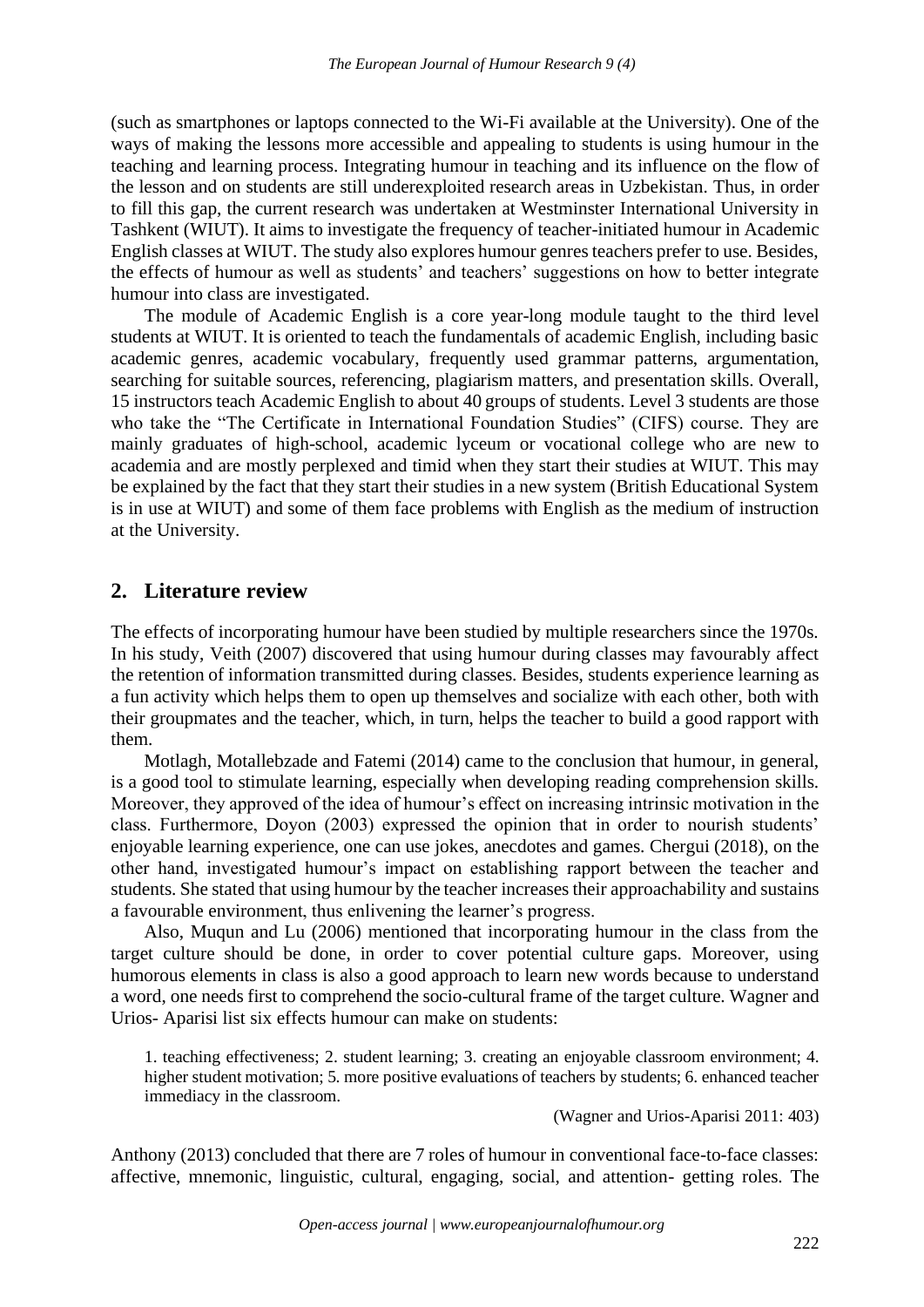affective role is about humour's function of lowering anxiety and fear; the mnemonic role of humour means fostering retention of the material taught with the use of humour; the linguistic role implies introduction of language forms and stimulation of students' noticing , whereas the cultural role suggests using humour to understand the culture of the target language country better; the engaging role of humour indicates creating a classroom environment in which students freely interact with each other and the teacher; the social role of humour assumes humour's role in giving off the feeling of togetherness (connectedness); and the last, attentionawakening role, aims to attract students' attention (Anthony 2013).

Furthermore, the effects of using humour in the college context were studied by Dieter (2000). He emphasized that using humour during classes can be an effective tool if it is appropriate, well planned and not offensive. His survey results revealed that the majority of respondents react positively to the utilization of humour in class. Medgyes (2002), on the other hand, identified three important qualities of humour: universal, culture-specific and idiosyncratic. Schmitz, relying on the opinions of Long and Graesser (1988), divided humourous discourse into three groups: "universal (or reality-based joke)", "cultural joke or cultural-based joke" and "linguistic joke or word-based joke" (2002: 93-94). In both divisions of humorous discourse, the universal type implies discourse which is easily understood by everyone and jokes which may be categorized as international, may be translated into other languages and still keep their hilarious punch line. Culture-based or culture-specific jokes are jokes that may be understood only in a specific culture. The only difference in these two categorizations is in the third type of humorous discourse. Medgyes (2002) pointed out an idiosyncratic type of humorous discourse which is only understood by a specific person, i.e., the perception of humour may differ from person to person, whereas Schmitz relates the third type to linguistic or word-play jokes which are based on the play with language forms. Schmitz (2002) also suggested that the universal type of humour may be incorporated already at the beginner's level of study and continued at all levels. Furthermore, a linguistic joke is better to be used at an intermediate or advanced level; and all types of humorous discourse may be used at the advanced level.

# **3. Methodology**

The research group consisted of level three students and 15 Academic English instructors working at WIUT. The methods used in this study were a survey conducted among students using a free Google Forms tool and a semi-structured interview with teachers. Overall, 104 students, the majority of whom ranged from 18 to 26 years old (87.5%), took part in the questionnaire and the gender balance consisted of the following percentage: 55.8% male (58) and 44.2% female (46) students. In order to obtain quantitative data for analysis, the online questionnaire was mainly used, to reach a larger number of people in a relatively short period of time (the response period was 3 weeks). A semi-structured interview with teachers was used to receive deeper insights and teachers' perspective into the matter of the effects of incorporating humour into the classes. By answering the questionnaire, students gave their consents to participate in the research and consent forms were filled in by the teachers who gave the interview; thereby, the ethical issues were considered.

The questionnaire comprised 12 questions: 8 multiple-choice questions, 2 yes/no questions, 1 open-ended question, and 1 agree/disagree matrix Likert scale question. Demographic information was requested in the first three questions of the survey, such as the age, gender and IELTS score of the participants. The remaining questions were aimed at finding out if Academic English instructors employ humour during classes, what the frequency of using humour in class is, and what types or genres the teachers mostly use. It should be stated that because Dieter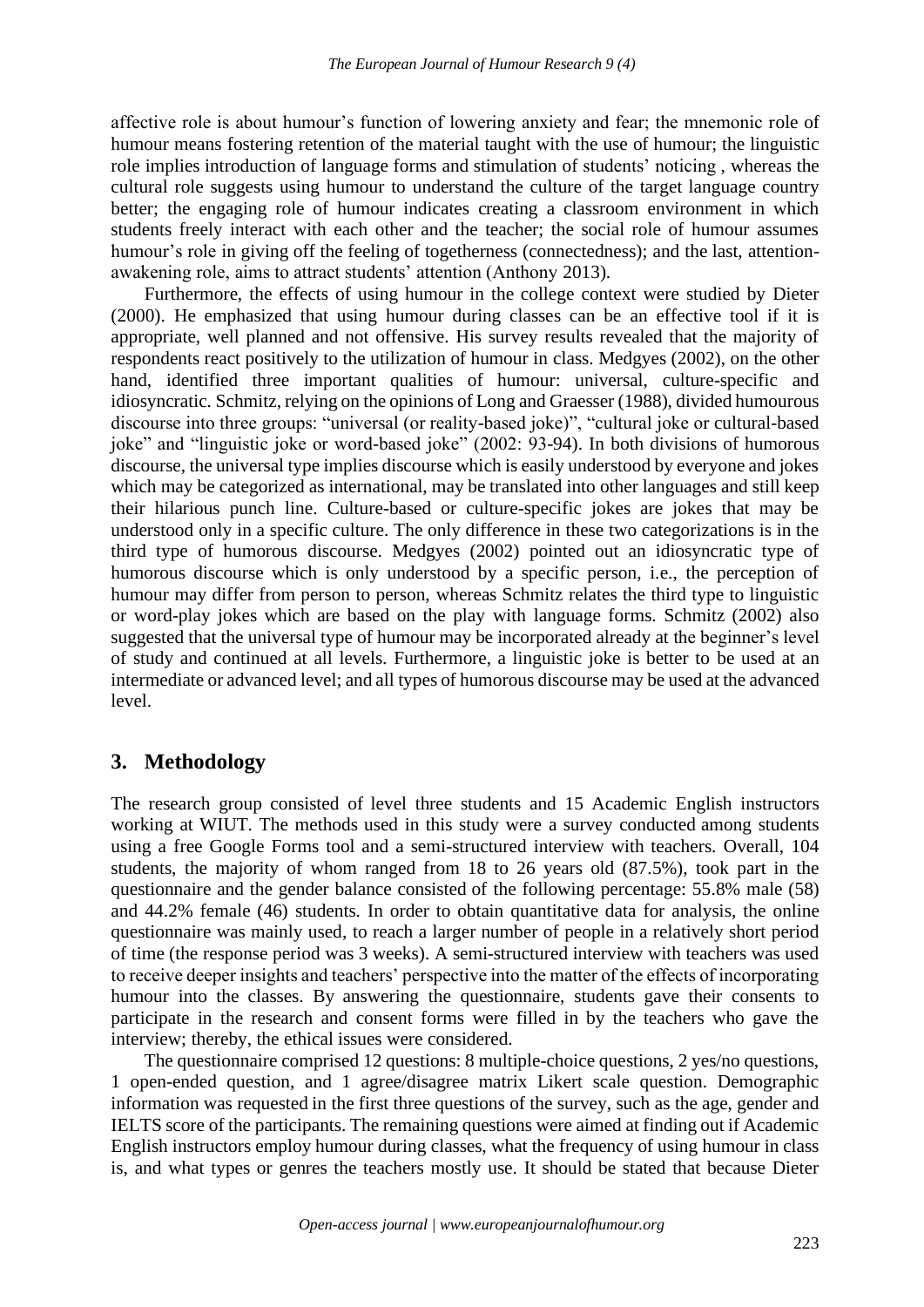(2000) did his research in higher educational context, some of his survey statements (on which students should have agreed or disagreed) were used as a model for the questionnaire in the part asking about the effects of humour used by the teacher, as perceived by students, and about humour's other functions in class. This was done with the intention of comparing the findings of the current research with the outcomes of Dieter's study. Furthermore, the last question of the survey was an open-ended question asking students to give their suggestions to teachers on how to employ humour during lessons.

In its turn, the semi-structured interview consisted of 12 questions: 1 multiple-choice question, 1 yes/no question, 1 agree/disagree matrix Likert scale question, and 9 open-ended questions. The goal of conducting a semi-structured interview with teachers was to disclose the teachers' insight on the usage, effects and features of humour during classes. Sometimes the questions given to the teachers resembled those given to students in the online survey. Thus, the given answers allowed revealing the opinions of both students and teachers about the same matters.

# **4. Results**

This section describes the obtained results of the survey and the semi-structured interview. Hence, it is divided into two parts: 4.1. Survey results and 4.2. Interview results.

## **4.1. Survey results**

The answers to the question about IELTS score revealed that students with IELTS score 6.0 and 6.5 made up an equal proportion, i.e., for both 6.0 and 6.5 IELTS scores, 24 students checked the box. 15 students had an IELTS score of 7.0 and the same number of respondents had 7.5. Furthermore, 13 students stated that their IELTS score was 5.5 and, overall, 4 students had IELTS score 8.0. Besides, 9 students have entered the CIFS level after completion of preuniversity courses (which aim to develop students' language skills from B1 level to B2 upon completion, according to the Common European Framework of Reference for Languages (CEFR)) delivered by WIUT teachers.

Turning to the description of the findings connected with humour usage in class and its effects, the results show that about 83% of all Academic English teachers use humour during their classes. According to the data, the frequency of employing humour during classes is as follows: 'sometimes' – 51% 'often' – 28%, 'rarely' – 12%, and 'always' – made 7%. The variable 'never' was chosen by only one student (1.1%). Mostly, students understand humorous elements the teacher uses, which comprises 61% for 'always', 27% for 'often' and 10% for 'sometimes'. The options 'rarely' and 'never' were chosen by an equal number of students (1.1% each). Humour used by the teacher relates to the class material, in most of the cases, as the variables 'always' and 'often' were selected altogether by 50% of students. 36% of students think that such humour is 'sometimes' connected to the class material. The eighth question in the survey was a checkbox type of multiple-choice questions in which students should have chosen which type or genre of humour the teacher uses (definitions of humorous genres were given in the question itself so that students did not feel confused). Notably, the 'jokes' category leads as the type of humour used by the teacher (57%, i.e., 52 students checked the box). The humorous element used in class which was second in popularity is 'situational' one (a funny remark resulting from a certain situation), with 53% (48 students). Sarcasm (40%, i.e., 36 students) was used more often than irony (35%, i.e., 32 students), in the students' opinion. The least preferred humorous genres proved to be cynicism (9%), comic videos (4%) and cartoons  $(0\%)$ .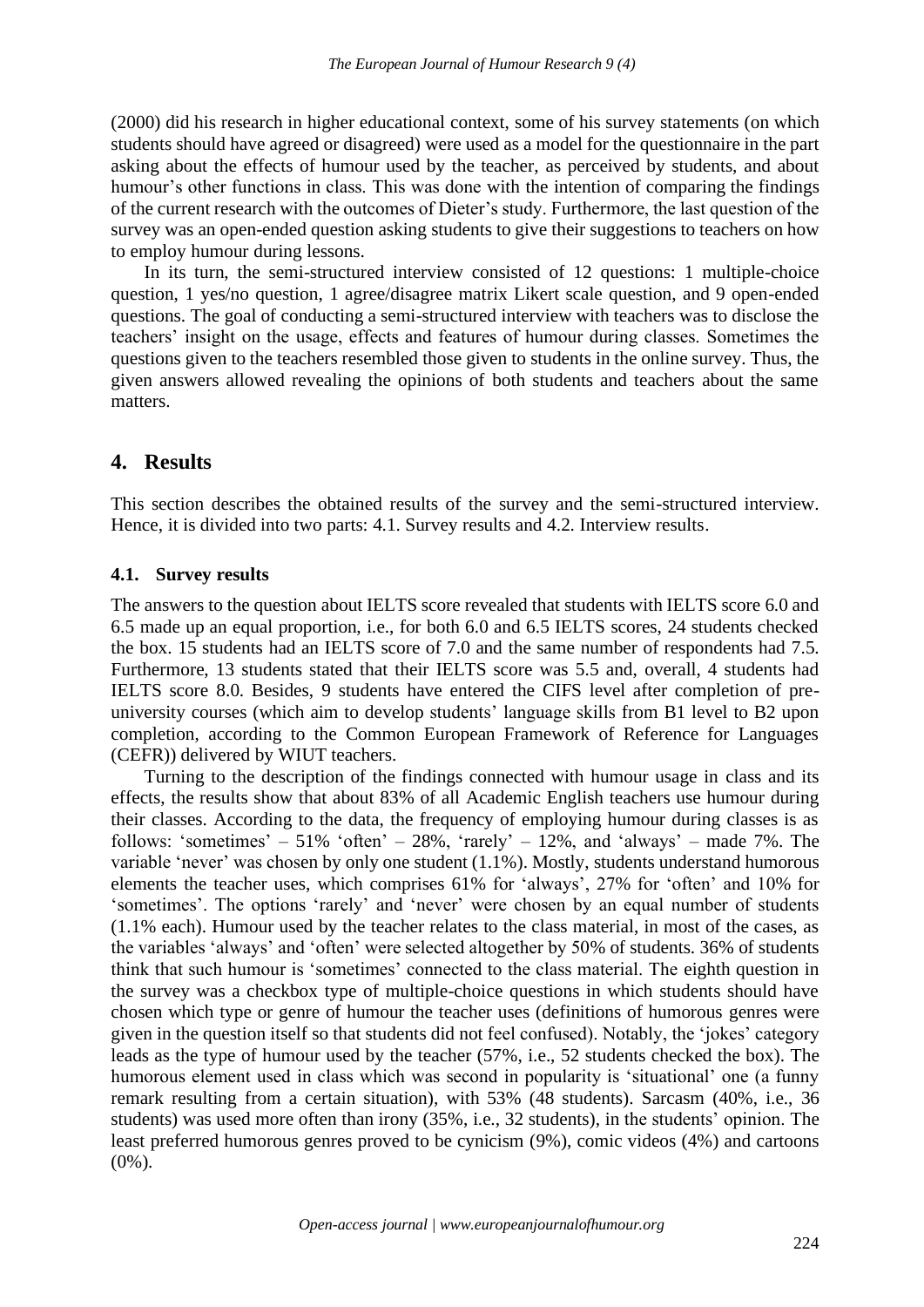Table 1 shows the findings regarding the effects of humour used by the teacher on students. As it can be observed, humour lessens the anxiety level and makes students feel safe; thus, they are open to ask questions. In addition, students support the idea that humour is a good way to establish rapport with the teacher. It also motivates them and helps to remember and understand the material better. Humour gives students an impetus to share their opinions with their groupmates, feel engaged in the group work and make jokes themselves. Modest support was given to the idea of humour's enhancing listening and speaking skills (more than 20 students supported this idea). The claims that teacher's humour distracts students from the lesson, feeling offended by teacher's self-deprecating humour and losing respect for the teacher (as a result of his/her use of humour) received minimal support and accounted for 4.2%%, 1.1% and 0%, respectively.

| The effects of teacher's humour                                                    | Percentage of selected variables |
|------------------------------------------------------------------------------------|----------------------------------|
| It distracts me from the lesson                                                    | $4(4.2\%)$                       |
| It establishes a good rapport between me and the teacher                           | 47 (49.5%)                       |
| I lose respect for the teacher (a lesson is a serious thing)                       | $0(0\%)$                         |
| I feel motivated for the lesson (e.g., to complete a task)                         | 38 (40%)                         |
| I feel offended because teacher's humour is sometimes biting (self-                | $1(1.1\%)$                       |
| deprecating or negative)                                                           |                                  |
| I remember the lesson's material better if the teacher uses humour                 | 46 (48.4%)                       |
| I understand the lesson better if the teacher uses humour                          | 37 (38.9)                        |
| I feel safe (not anxious)                                                          | 38 (40%)                         |
| I feel free to ask questions posed by the teacher and answer his/her $ 56 (58.9%)$ |                                  |
| questions                                                                          |                                  |
| I share my opinions freely during classes                                          | 43 (45.3%)                       |
| I also make jokes after I experience teacher's humour                              | 31 (32.6%)                       |
| I feel engaged in the group works                                                  | 39 (41.1%)                       |
| It improves my listening skills                                                    | 26 (27.4%)                       |
| It improves my speaking skills                                                     | 22 (23.2%)                       |
|                                                                                    |                                  |
| Most frequent answers given to the option 'other'                                  | No answers were given to this    |
|                                                                                    | option                           |

#### Table 1. The effects of humour used in class

The Likert scale question 10 in the survey delved deeper into the matter, asking the students to express their opinions about the given statements and revealed the results which are illustrated in Figure 1.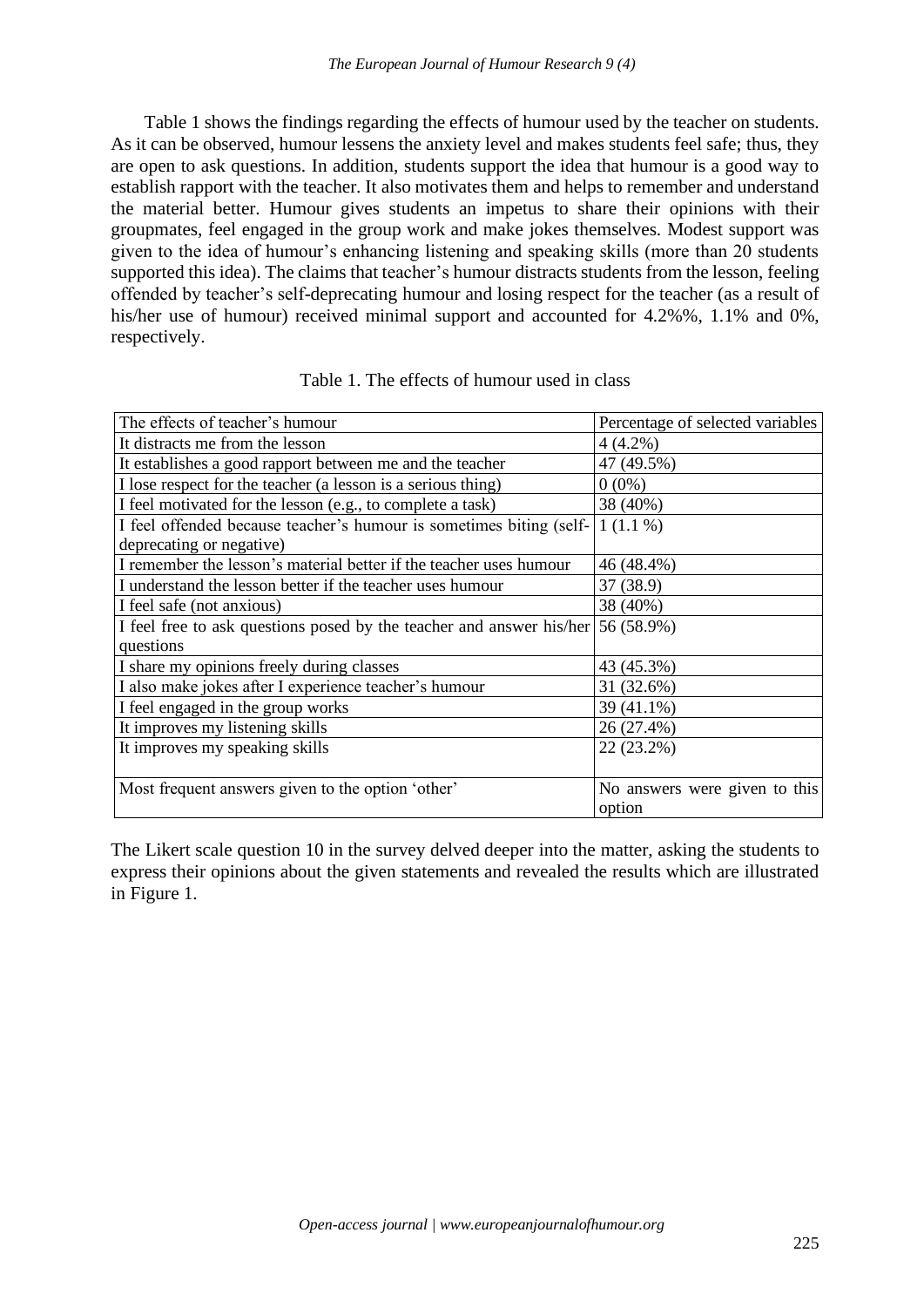

Figure 1. Students' opinions about different statements on humour usage during classes

As Figure 1 reveals, 98 students, to a different extent, opt for the usage of humour by the teacher during classes. Moreover, students are more willing to attend classes during which humour is employed (75 students agree with statement 2). It should be stated that a majority of students agree that a lesson without humorous elements used is also a good lesson (61 students agree with this statement). However, 26 students expressed their neutrality and 19 students disagreed with the statement. Interesting reactions were received for the two opposing statements: "If the teacher cannot use humour, he/she should avoid it" versus "If the teacher cannot use humour, he/she should try to learn to use it". Thus, students mostly agreed that if the teacher cannot use humour properly, he/she had better abstain from using it (67 students mostly agreed and 13 students disagreed). 51 students agreed that teachers should learn how to use humour during classes, 22 students disagreed and 31 students neither agreed nor disagreed with the statement. Furthermore, feedback which is given with a portion of humorous elements was deemed more effective, as 62 students agreed, 33 students stayed neutral and 9 students disagreed with the statement.

Eventually, the last question in the survey was an open-ended question asking for students' suggestions on how humour could be used in class. While answering this question, some students have first listed the effects of humour, both positive and negative ones, and after that gave their recommendations. Students believed that teacher-initiated humour helps to establish good rapport between the teacher and students. In addition, it improves the atmosphere in class and enhances students' mood, thus countering boredom. Humour also helps students to be involved in class, to understand the topic better and to remember the material. In their answers, students reiterate the idea to abstain from the use of cynicism and sarcasm. Besides, according to their recommendations, jokes about nations, races and religions should also be a 'taboo' in class. Other factors which need to be considered based on the students' answers include students' dispositions (with some, a teacher may joke and with some he/she cannot because of personality traits); age of the students (the teacher needs to ask himself/herself if students are mature enough to understand the joke); the seriousness of the task (if the task is complex and significant, better not to use humour); measure (humour should be used in a balanced way and should not be overused); and relatedness to the topic of the classes' topic (for instance, humour can be used as a part of the lesson when the teacher wants to set examples about the topic of the lesson). Overall, students recommend the teachers to practice humour beforehand if he/she is not sure of the effect it may result in and to be natural.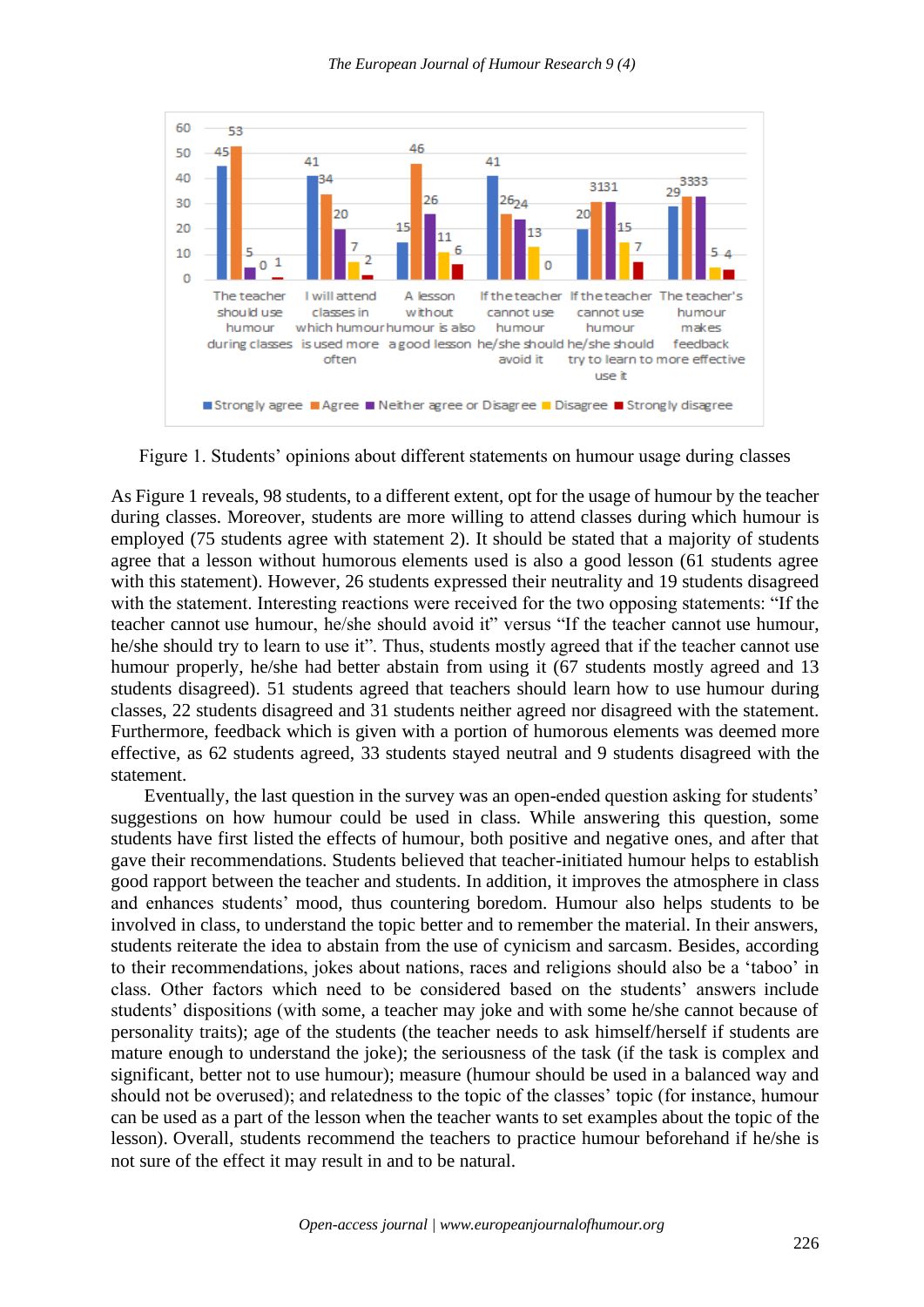#### **4.2. Interview results**

Academic English teaching team at WIUT comprises 15 lecturers. Out of 15 teachers, 11 of them are female and 4 are male. In order to find out their opinions on the possible effects and characteristics of teacher-initiated humour, they were invited to participate in a semi-structured interview. According to the responses of the teachers, all of them use humour during their classes, but with different frequency. 5 of them use humour every lesson, 3 of them use it 'often', 1 teacher responded that she 'usually' uses humour in her class, and 4 teachers declared that they 'sometimes' use humour. Only 1 teacher stated that he uses humour depending on the level of rapport that he has with the group: "In some groups – often, in some others – not as much".

Teachers were asked if they use humour on a planned basis or utilize it naturally based on a situation. 14 teachers responded that humour during their lessons comes naturally and is initiated by them based on a situation. One teacher held a partial position and said that she sometimes plans humour usage in her class beforehand. Furthermore, with a small difference in percentage (53.3% for 'no' and 46.7% for 'yes'), teachers believe that not all students comprehend the humour they generate during the class.

Regarding the question about the reasons why teachers use humour during their classes, they gave the following responses:

- to create positive atmosphere,
- to reduce anxiety and stress,
- to make the learning process interesting,
- to engage students,
- to break the ice.
- to build trust and rapport,
- to promote understanding and retention of the lesson's material,
- to hint at students' mistakes in a more comfortable way,
- to eliminate boredom.
- to attract the students' attention,
- to show that the teacher is open, friendly and not strict,
- to manage the classroom,
- to mitigate the situation for shy students,
- to make the content relevant to students' real life experiences,
- to entertain.

The sixth question was about the types of humour the teachers employ during their classes. As the question was a multiple-choice checkbox question, they could choose more than one option. The findings indicate that teachers mostly use 'jokes' (86.7%) and they like to ironize (86.7%). They also utilize situational humour (80%) frequently. Furthermore, sarcasm was chosen by 9 teachers (60%), which is one more than pun that was chosen by 8 teachers (53.3%). Uzbek culture-specific humour was chosen 5 times and the overall percentage constitutes 33.3%. Moreover, cartoons and comic videos are used by the teachers at a low rate. Comic videos are used a little more than cartoons and the usage percentage of both types made 20% and 13.3% respectively. The least preferred type of humour to be applied during the lesson is 'cynicism' (6.7%).

Further, teachers were asked about the time to use humour during classes in the seventh question. Most teachers (9 of them) hold the opinion that there is no best time to implement humorous elements and, therefore, it should be used at a moment when it fits the situation and the context. Moreover, some teachers agree that using humour becomes effective when students feel tired (closer to the end of the lesson) and show signs of distraction (3 teachers). 2 teachers claimed that they employ humour at the beginning of the lesson. Furthermore, one interviewee, when responding to this question, noted the occasions when she usually made use of humorous elements during the class: "If I want to teach a student a lesson on his mistake done several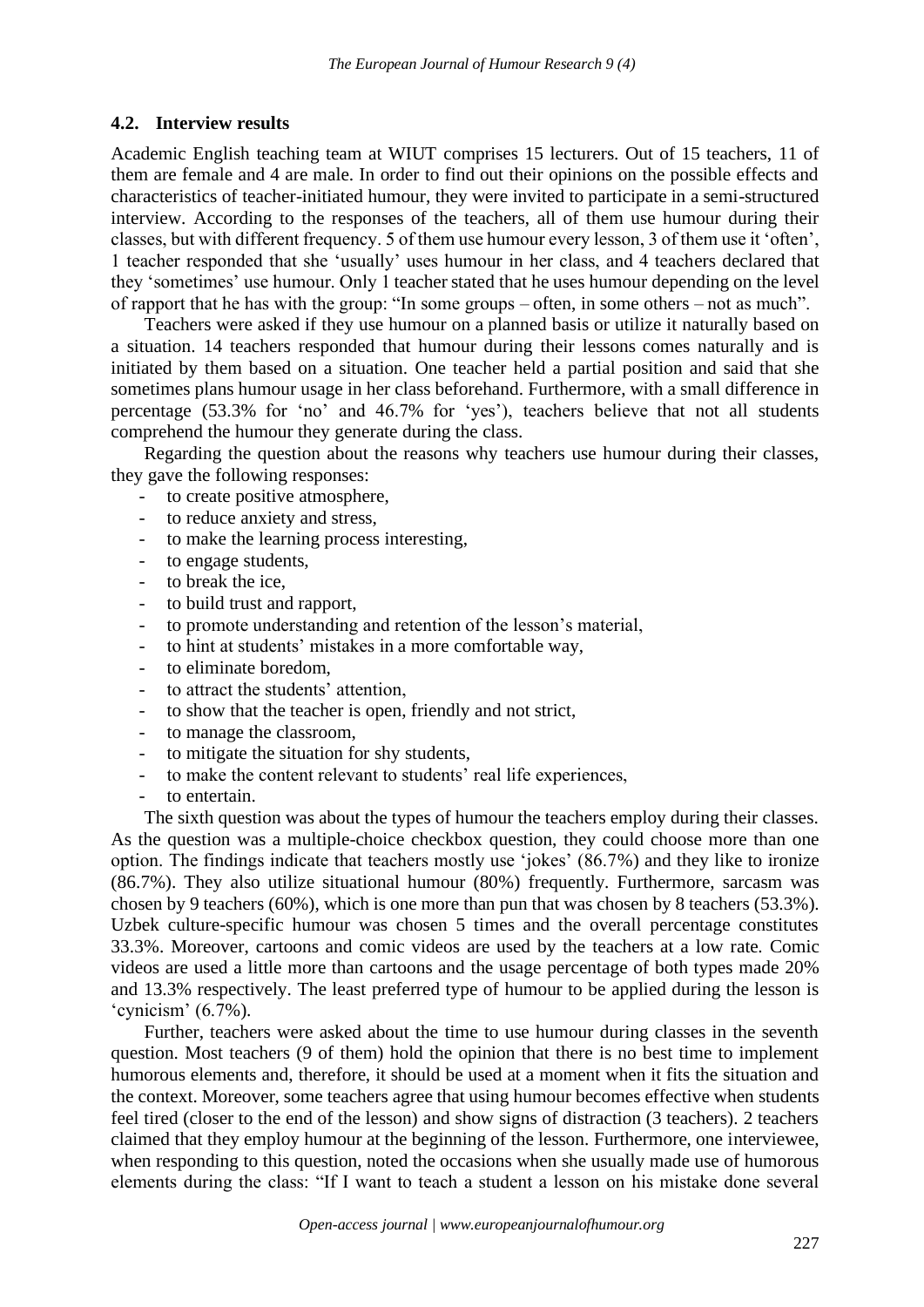times, I use humour. Sometimes students do not learn unless you bring a funny example, so I use humour in that case too".

When teachers were asked about the effects of teacher-initiated humour on their students, 7 of them shared the opinion that, in general, it is positive. Students feel relaxed, confident and start participating in discussions and asking questions eagerly. As one teacher stated: "It [humour] creates a relaxed atmosphere for students and weakens students' 'affective filter'. A term coined by Stephen Krashen". Another positive outcome of humour usage can be observed in establishing rapport with students. Teachers think that by employing humour in class, they imply their approachability and friendliness. Thus, even shy students can feel that they are in a safe situation and, as a result, engage in the class more actively. Moreover, some of other effects which were mentioned by teachers include: improving the mood of students by eradicating boredom, helping students to remain focused by increasing their attention during classes, increasing learning effect, and working with students' mistakes in a more mitigating manner. However, one teacher indicated that students do not react to teacher-initiated humour "in a particular way". Sometimes, as one teacher shared her observations, they react even negatively: "I observed a positive reaction, but not everyone liked my sarcasm. I know it from students' feedback".

Question 9 was a Likert- scale type of question and teachers were asked to share their opinions, i.e., indicate if they agree or disagree with the given statements. Figure 2 illustrates the results obtained for the question 9:



Figure 2. Teachers' opinions about different statements on humour usage in class

The data given in Figure 2 shows that the majority of teachers (14) agree, to a different extent, that teachers should use humour during their classes. As it can be seen from the answers to the second statement, 8 teachers think that a lesson without humour is also a good lesson, whereas 5 teachers found it difficult to take a concrete position. Thus, they neither agreed or disagreed, and 2 teachers disagreed with the statement 2. One interviewee who agreed with statement 2, in addition to her answer, commented that, without humour, lessons may be boring; however, using a lot of humour may also produce unwanted effects: "Too much humour is also not good. Once, I observed one of our colleague's lessons and there was too much humour. Coz students started making jokes outside of the class with the teacher too. I just did not like that". Furthermore, 4 teachers strongly agree, 6 teachers agree, 4 neither agree or disagree, and 1 teacher strongly disagrees that if a teacher cannot use humour, he/she should avoid it. The answers to statement 4, which implied that teachers who cannot use humour should try to learn to use it, show that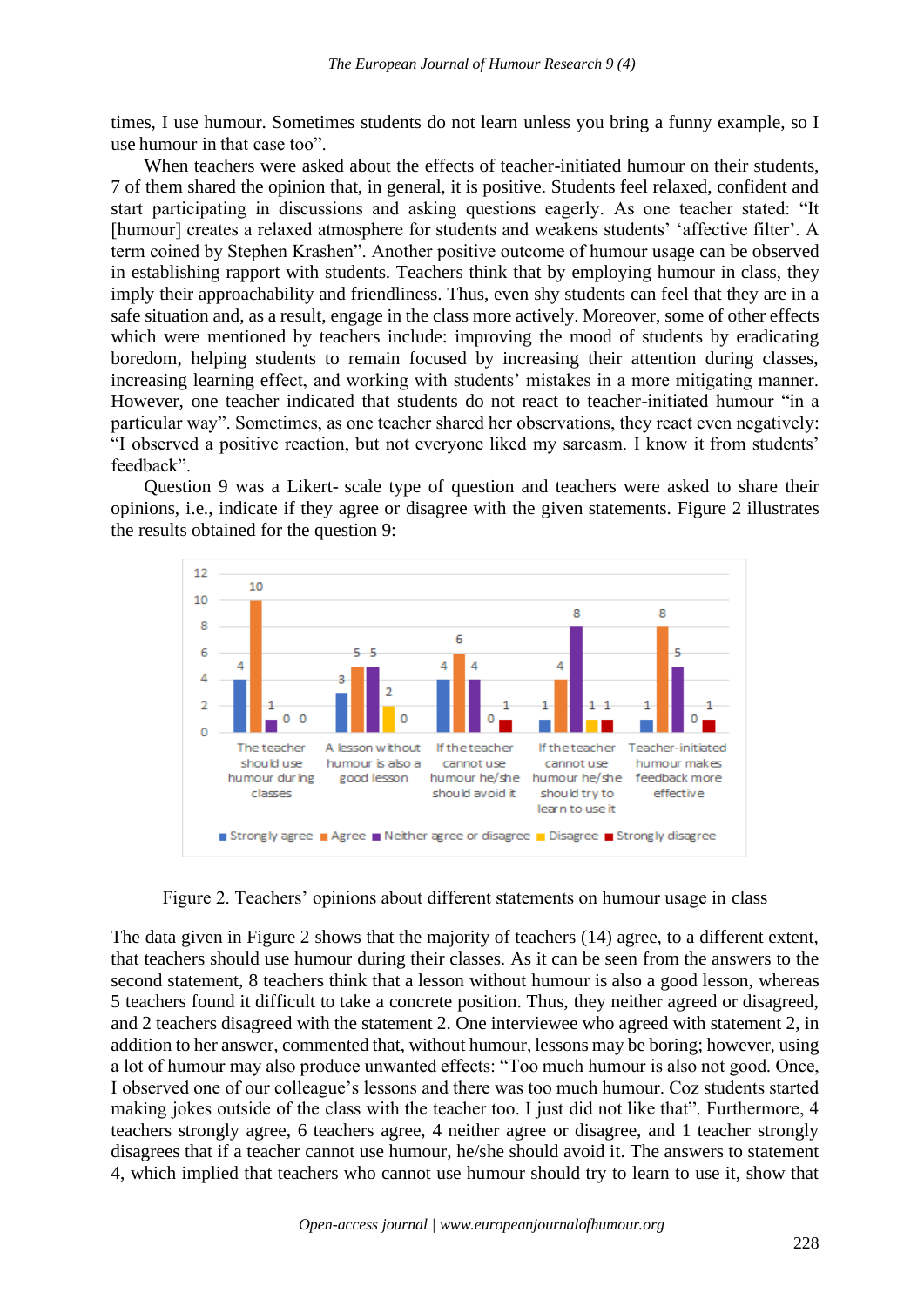the majority of respondents (8 teachers) take a neutral position about it. 5 teachers agree with the statement to a different extent, while the options 'disagree' and 'strongly disagree' received equal support (1 each). Regarding the assumption that teacher-initiated humour makes feedback more effective, it can be observed in Figure 2 that 9 teachers support it. 5 teachers could not take one side and they chose the option 'neither agree or disagree' and 1 teacher strongly disagreed with the statement.

Question 10 was asked as a supplement to question 6 regarding the usage of Uzbek culturespecific humour in class. Those who checked the box 'Uzbek culture-specific humour' (5 teachers) while answering the question 6 were additionally asked to give examples for humour related to the Uzbek culture that they used during their lessons. One interviewee said that he sometimes uses this type of humour but, at the time of the interview, he could not remember any examples. Two teachers suggested that Uzbek traditional proverbs sound funny if they are directly translated from Uzbek into English. These teachers stated that they often make use of this strategy during their classes. Furthermore, one respondent shared the following example which was connected with a widespread stereotype about female drivers in the Uzbek culture:

"In seminar 21, we said that babies might develop prejudice towards the speakers of a language different from their mother tongue. Many students did not know what prejudice/bias stands for. So, I used an example of female drivers who are mocked by male drivers as "quli qiyshu" ["crooked handed" – direct translation from Uzbek] while driving in Uzbekistan".

(Example 1)

One more example which was given by another teacher is connected with the recently much discussed Uzbek film director who is criticized for low quality films:

"Once I had to use trends happening on Uzbek social media channels to explain a complex notion to students. It was about 'predicting content of listening' skill. Here is how I used it: 'Imagine you watch so many Uzbek movies, any movies made by Uzbek directors and companies, and even *that director's*<sup>1</sup> movies (this is the moment of a joke, as *that director* is an outspoken poet, commonly trolled for filming low quality movies, too many movies which have the same content, characters and events). So that next time when any movie by *that director* appears, you start predicting what's going to happen in the movie by just looking at the title of the movie. This is what we call predicting. You start predicting because you have enough background knowledge, and you start using your background knowledge to predict the content of listening and/or reading texts'. This was a joke. So, the student who knows who is *that director* could appreciate the joke but those who did not know this specific director did not understand the meaning and the purpose of the joke".

(Example 2)

Question 11 was given to find out if teachers suggest other teachers (colleagues, mentees and novice teachers) to use humour during classes. Teachers (10) mainly asserted that they suggest their colleagues to employ humour during lessons. However, some of them provided requirements to follow when utilizing humour in class, such as to use humour "in appropriate and relevant situations", to know the audience well before using humour and to regard the ability of using humour and employ humour if one can use it "effectively only". One respondent suggested that other teachers should use humour in class because "it can create rapport and break the ice between the teacher and students". One more interviewee supported this rationale and mentioned that he already had had an experience of being suggested to use humour during classes in a teacher education institution. Notably, one teacher referred to her online teaching experience and supported the idea of using humour by other teachers because, as she claimed, "when teaching online, humour brings people closer". 5 teachers indicated that they cannot

 $<sup>1</sup>$  The phrase "that director" in italics is used instead of the name of the mentioned film director.</sup>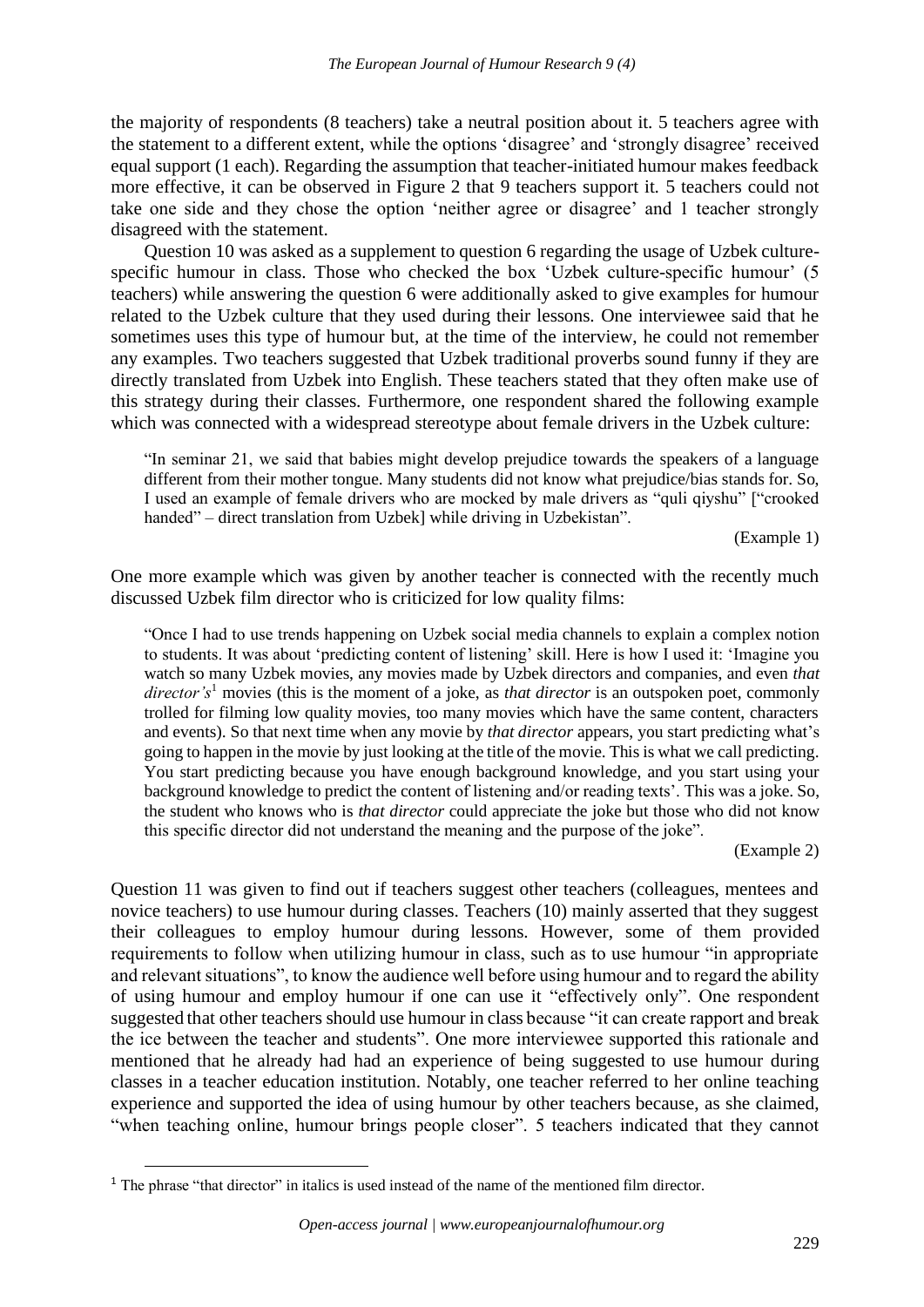recommend other teachers implementing humour in class by stating different reasons. One of the reasons which was indicated was that a teacher may feel insecure when using humour. One more reason referred to the impossibility of teaching or training others on how to use humour. Furthermore, one respondent, when replying to that question, expressed the following view: "Not really. I feel like it's a personal choice of each teacher. We should also take into account the teachers' temperament, comfort with using humour, and teaching experience. Studentteacher rapport also plays a great role on the levels of comfort with which teachers can or cannot use humour". One interviewee said that she was hesitant whether teachers can use humour properly, whereas another teacher claimed that she did not suggest it to anyone, or cannot suggest in general, without providing grounds for her response.

The last question in the interview was an open-ended question in which respondents could provide any other relevant comments. One of the interviewees stated: "To be frank, humour is best applied with groups that have good discipline, dynamics and level of perception; these prerequisites let the teacher feel more willing to keep a friendly, less tense atmosphere in class by giving students a kind of a breathing space".

## **5. Discussion**

As can be observed from the survey and interview results, the majority of students (83%) and all interview respondents confirm that Academic English teachers use humour during their classes. It is necessary to note that, as regards both students' and teachers' responses, teachers do not use a systematic approach in applying humour during classes. As stated by teachers during the interview, they use humour at different time intervals because it mainly depends on the appropriate situation and context. This may serve as an explanation as to the students' responses in the survey, who stated that teachers do not employ humour during their classes (17%), as, perhaps, they simply missed the humour or it was not notable enough to remember that moment from the lesson.

According to students' responses, the understanding level of the teacher's humour by students in class is relatively high (61% for 'always' and 27% for 'often'). Nevertheless, the attitude of teachers to students' comprehension level as regards teacher-initiated humour proved to be a little inconclusive because 53.3% of interviewed teachers opted for 'no' and 46.7% chose 'yes'. Continuing the point on the relatively high comprehension level of teacher-initiated humour resulting from students' survey responses, this outcome may be related to student's language proficiency levels (IELTS 5.5. – 13 students; IELTS 6.0 and 6.5. – both 24 students; IELTS 7.0 and 7.5. – both 15 students; IELTS 8.0 – 4 students; pre-university course graduates/B2 level – 9 students). WIUT accepts students with an IELTS score of minimum 5.5 if there are no other candidates with higher scores. Thus,  $5.5 - 6.5$  is considered to be an upperintermediate or independent user level, according to CEFR (British Council, no date; Council of Europe 2001). According to Schmitz (2002), at this level, students can already understand universal and linguistic jokes. Besides, the higher the level, the more understanding blocks for linguistic and culture-based humour should fall (Schmitz 2002). Still, some answers from the students' survey were observed showing lower understanding levels (10% for 'sometimes' and 'rarely' and 'never' 1.1% each). Correspondingly, some teachers also shared their scepticism about the fact that students comprehend all the humorous elements introduced. Two teachers in the interview stated that students do not understand humorous situations, connecting it to language barriers which, in turn, contradicts Schmitz's opinion. Despite the fact that students have IELTS certificates referring to certain levels, some students may still struggle to understand the language elements teachers use. Moreover, another explanation for this outcome could be explained by the idiosyncrasy of humour's perception (Medgyes 2002).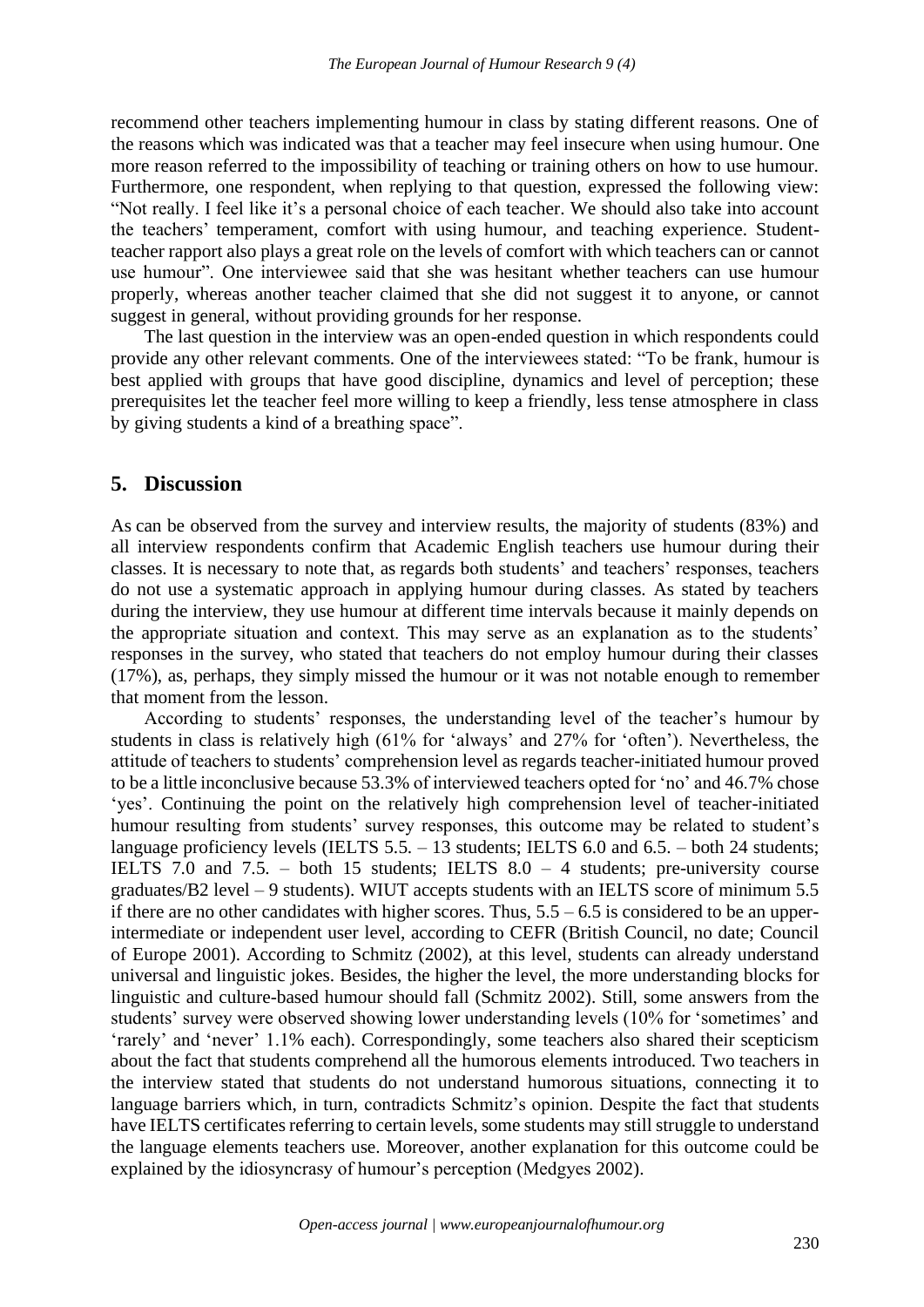Furthermore, as the results show, with slight differences from both students' survey and teachers' interview results, teachers mostly employ jokes, irony, situational humour (a language remark inspired by a situation), sarcasm, and puns during classes. Similar results were obtained by Chergui (2018) who states that jokes, language play and riddles prevail in usage by teachers in class. Hence, jokes and situationally funny language compositions may help to suppress stress and instill a more receptive atmosphere in the class (Wagner & Urios- Aparisi 2011). This, in turn, stimulates students' engagement and their higher learning achievements (Said & Weda 2018). Irony and sarcasm may be used to manage the classroom and students' behaviour (Akhtarian & Chalak 2017). However, they may have a "biting" effect and distance the students from the teacher, lowering students' motivation and self-confidence. Besides, sometimes it may be too complicated to decipher the meaning of the teacher's sarcasm and irony (Bryant & Zillman 1989).

The findings reported in Table 1 illustrate the functions which humour may have during classes from the students' perspective. These functions include students' feeling open to ask questions (58.9%), establishment of rapport between the students and the teacher (49.5%), high material retention (48.4%), feeling free to share opinions (45.3%), engagement in group activities (41.1%), lessening the anxiety level in the class and motivation increase (40%), understanding of the material (38.9%), student's making jokes on their own (32.5%) as well as bettering listening (27.4%) and speaking skills (23.2%).

Apart from these functions which stem from students' questionnaires and, in general, resemble the responses given by the teachers, the teachers also indicated some other humour functions in class. These encompass humour's mitigation effect on working with students' mistakes, classroom management effect, mood improvement effect, entertainment effect, and boredom eradication effect. The results acquired may be compared with the 7 roles of humour in class described by Anthony (2013). The fact that the student's openness and willingness to ask questions freely thanks to humour and having a good rapport with the teacher gained much support from students leads to the conclusion that a mutually trustworthy, amiable and easy atmosphere is created because of humour's usage by the teachers. Thus, students appreciate humour's affective role (humour's function of eliminating anxiety and fear) and social role (humour's function of connecting people). By their selections, students also endorsed more mnemonic and engaging roles of humour. Furthermore, humour did not distract students, according to this study (4.2%); instead, it raised their motivation. Thus, its attentional role was underlined (Anthony 2013). The cultural role of humour was not referred to by students in the survey. However, some teachers have shared insights about culture- related humour during the interview. Overall, 5 respondents in the interview said that they use or have used humorous elements related to Uzbek culture, whereas the other 10 teachers were not enthusiastic about using culture-specific humour. One teacher stated that, when using humour, she should ensure that the students are comfortable with the humour used. Therefore, she said: "I try to be alert and culturally sensitive when using humour". As one teacher explained, WIUT is an international university and students of different nationalities study there. Hence, the reason why culture-specific humour is not much used in the lesson's context may be because teachers do not want to upset the students by using some culture- sensitive jokes. Another reason for low usage rates of culture-specific humour may be the specificity of Academic English and its content, which does not require conveying much cultural information specified in the teaching syllabus. Besides, as indicated by one teacher in 'example 2' related to Uzbek culture-specific humour, culture-related humour is sometimes difficult to comprehend. Cultural jokes may relate to different cultural subtleties and customs. Thus, in order to understand them, one should have background knowledge of the specific culture. When expressing his opinion on cultural jokes, Schmitz claimed that: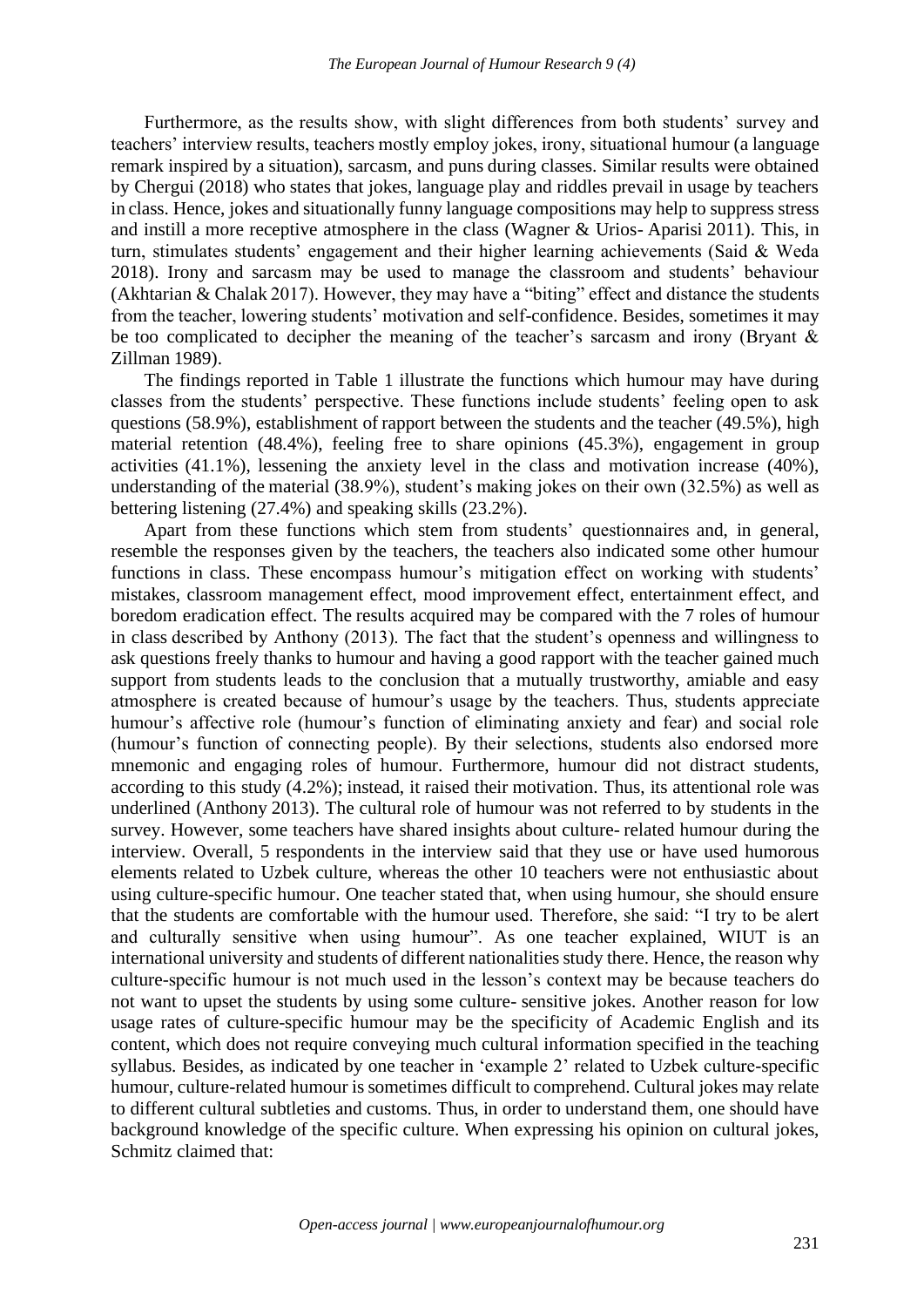In order to appreciate this type of joke, learners have to be familiar with the cultural practices of a nation, society or community.

(Schmitz 2002: 103)

Linguistic role's gaining this low prop in the survey outcomes can be interpreted by the lack of systematic approach to the implementation of humour during classes. As it was mentioned by the interviewees, there is a special moment during the lesson in which one feels that it is a suitable time to use humour. Hence, teacher-initiated humour is mostly spontaneous and not planned, as follows from current research findings. Consequently, this prompts the idea that humour is not used with a particular intention of improving language skills of listening and speaking. Thereby, enhancing these competencies in Academic English classes at WIUT occurs on a moderate level (as given in Table 1) as a side effect. However, in order to increase humour's linguistic role, Schmitz (2002) indicates that the usage of humour should be planned by the teacher and it should be an integral part of the lesson. Being planned, but without losing its spontaneity, will increase the efficacy of humour.

Students opt for teacher's abstaining from using humour if they feel doubt concerning humour and they believe that the teacher should learn to use humour during classes (see Figure 1). Teachers, in general, agreed on refraining from the use of humour in class if one cannot use it (see Figure 2). However, teachers could not express a unified position (8 teachers chose the option 'neither agree or disagree') on the assumption that a teacher can learn to use humour during classes. One teacher who disagreed with the statement added that using humour cannot be taught because "It is natural". As she said, "you have it or you don't have it". Not much information was found in literature on whether a teacher can learn to implement humour in class. However, as Abu Bakar (2018) concludes in his research, teachers whom he surveyed expressed the will to have guidance in the area of using humour in class because it might help them to receive insights on how to use humour in a more conscious manner rather than spontaneously. As Huss and Eastep (2016: 44) claim, if the teacher is not confident of his/her abilities to create humorous discourse himself/herself, he/she could use "cartoons", "comics" or "video clips".

On the whole, both students and teachers support the idea that humour makes feedback more effective (see Figure 1 and Figure 2). Jawhar (2018) also underlines humour's mitigating role when a student receives feedback by helping a student to save his/her face. In addition, students positively evaluate those teachers who employ humour in class, stating that they would take part in their lessons more willingly (Wagner & Urios-Aparisi 2011).

The results given in Table 1 and Figure 1 should also be partially compared with the outcomes obtained by Dieter (2002). In his research, Dieter emphasised vivid enthusiasm of students towards the usage of humour by the teacher. Notably, the respondents of the present study also expressed substantial support for humour usage. The comparison of some of the assumptions is given below in Table 2. It should be noted that in Dieter's (2002: 21) survey, students were asked to respond 'strongly agree', 'agree', 'neutral', 'disagree', or 'strongly disagree' (where their responses were assigned values from 5 to 1, respectively). In the present research, there were multiple-choice checkbox questions and agree/disagree statements.

|                                          | Present research: survey Present research: survey Dieters' |                 | research: Dieter's research: survey |
|------------------------------------------|------------------------------------------------------------|-----------------|-------------------------------------|
| questions statements                     | findings                                                   | survey findings | statements                          |
| I remember the material                  |                                                            | Class #1 $4.03$ | I am more likely to                 |
| better if the teacher uses $(46 (48.4%)$ |                                                            | Class #2 $4.02$ | remember class material             |
| humour                                   |                                                            | Class #3 $3.96$ | if it is presented with             |
|                                          |                                                            |                 | humor.                              |

Table 2. The comparison of the present research results with Dieter's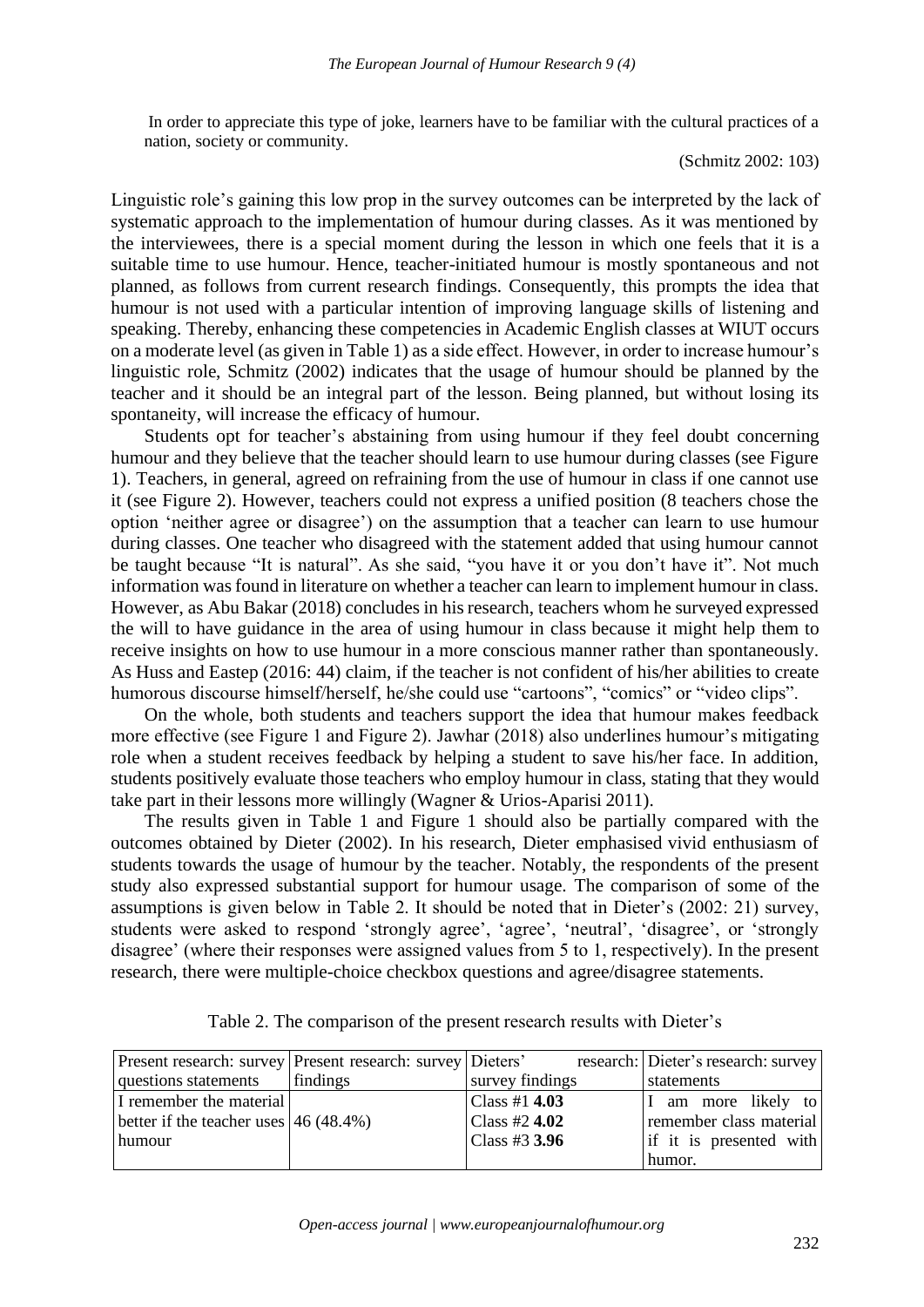| $\mathbf I$<br>ask<br>feel<br>free<br>to |                           | Class #1 3.97        | I feel more comfortable    |
|------------------------------------------|---------------------------|----------------------|----------------------------|
| questions posed by the $ 56 (58.9%)$     |                           | Class #2 3.61        | asking an instructor a     |
| teacher                                  |                           | Class #3 3.75        | question if he/she uses    |
|                                          |                           |                      | humor in the classroom.    |
| I feel offended because                  |                           | Class #1 <b>1.91</b> | sometimes<br>am            |
| the teacher' s humour is $(1.1\%)$       |                           | Class #2 $2.23$      | offended by the use of     |
| sometimes biting (self-                  |                           | Class #3 1.94        | humor by an instructor.    |
| deprecating or negative)                 |                           |                      |                            |
| I will attend classes in Strongly        | (41)<br>agree             | Class #1 $3.89$      | I am more likely to go to  |
| which humour is used $(39.4\%)$          |                           | Class #2 $4.00$      | where<br>class<br>the<br>a |
| more often                               | Agree (34) (32.6%)        | Class #3 4.05        | instructor<br>uses<br>some |
|                                          | Neither<br>agree<br>or    |                      | humor.                     |
|                                          | disagree $(20)$ $(19,2%)$ |                      |                            |
|                                          | Disagree $(7)$ $(6.7%)$   |                      |                            |
|                                          | Strongly disagree<br>(2)  |                      |                            |
|                                          | $(1.9\%)$                 |                      |                            |
| It [humour] distracts me                 |                           | Class #1 3.91        | I am more likely to pay    |
| from the lesson                          | $4(4.2\%)$                | Class #2 $4.07$      | attention to an instructor |
|                                          |                           | Class #3 4.00        | if he/she uses humor in a  |
|                                          |                           |                      | lecture.                   |
|                                          |                           |                      |                            |

As it can be observed, in the selected aspects of comparison, assumptions about students' feeling offended by the teacher's use of humour received low support in both cases. Humour's favourable influence on memorization of the material received more support in Dieter's research and slightly lower in the present research. In contrast, 'feeling free to ask questions' rates higher in the current research compared to Dieter's findings. Overall, 75% of WIUT students agree, to a different extent, that they would take part in the classes of a teacher who employs humour, which resembles higher rates in Dieter's findings. Additionally, the present findings show that humour does not distract students from the class and Dieter's research, in its turn, reinforces humour's attentional role (Anthony 2013).

# **6. Conclusion**

This study aimed to find out the characteristics and the possible effects of teacher-initiated humour during Academic English classes. As it can be synthesized from the present research, using humour in class produces fine effects, which may help both teachers and students. Thus, teachers at WIUT employ humour widely to establish a pleasant atmosphere in class and relate to the class material during Academic English classes. They mostly use jokes, situational humour (language remarks based on a situation to achieve a hilarious effect), irony, sarcasm, and puns. Some teachers also employ culture-specific humour and, in the context of this research, cultural jokes relate mostly to Uzbek cultural realities. However, other teachers are cautious about using culture-specific humour because, on the one hand, they do not want to upset the students and, on the other, they believe that not all students can comprehend cultural jokes without having specific cultural baggage and cultural awareness. Furthermore, teachers use humour in order to build a rapport with students, engage them in group activities and work on their mistakes. Students confirm that they mainly enjoy teacher-initiated humour and sometimes initiate humour themselves. They feel safe (i.e., not anxious) and free to ask questions, as well as stay motivated during the lesson. Moreover, humour helps the lesson's material retention and its processing.

The results of this research also suggest that the use of humour should be planned in a more systematic way and related to the lesson's content in order to achieve better effects. It should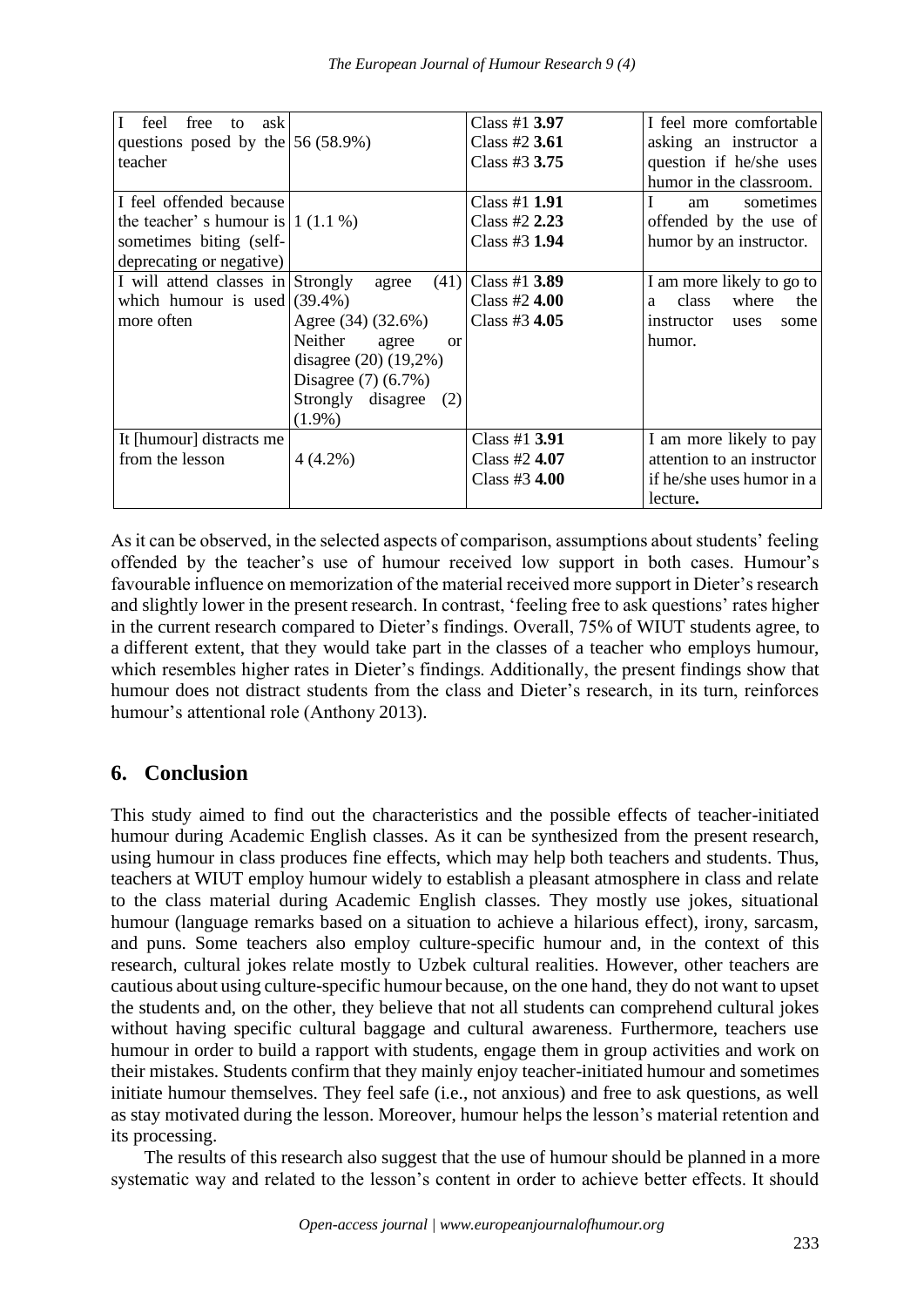also be noted that before applying humour in class, the teacher should know his/her audience well, consider the seriousness of the task, keep balance as regards the use of humour, and follow the limitations posed by some 'taboo' topics. One of the detrimental effects of humour is distancing the teacher and the student when the former makes the latter the object of tough irony, sarcasm or cynicism. While some students may bear these types of humour, it is better to be cautious and avoid using them. Thus, one may reckon that humour is a natural communicative means and, if used reasonably in class, may bring much positivity, fun and learners' progress.

#### **References**

- Abu Bakar, F. (2018). *The Use of Humour in Teaching and Learning in Higher Education* [PhD thesis, the University of Otago]. Retrieved August 5, 2020 from [https://ourarchive.otago.ac.nz/bitstream/handle/10523/8238/AbuBakarFarhana2018PhD.p](https://ourarchive.otago.ac.nz/bitstream/handle/10523/8238/AbuBakarFarhana2018PhD.pdf?sequence=1&isAllowed=y) [df?sequence=1&isAllowed=y.](https://ourarchive.otago.ac.nz/bitstream/handle/10523/8238/AbuBakarFarhana2018PhD.pdf?sequence=1&isAllowed=y)
- Akhtarian, F. & Chalak, A. (2017). 'The role of sarcasm in class management of female vs. male Iranian EFL teachers'. *Journal of Applied Linguistics and Language Research* 4 (5), pp. 189- 200.
- Anthony, N. (2013). 'Perceptions of humour in oral synchronous online environments', in Meskill, C. (ed.), *Online Teaching and Learning: Sociocultural Perspectives*, London: Bloomsbury Publishing, pp. 157-175.
- British Council (n.d.). *Upper Intermediate B2*. Retrieved July 28, 2020 from [https://learnenglish.britishcouncil.org/skills/reading/upper-intermediate-b2.](https://learnenglish.britishcouncil.org/skills/reading/upper-intermediate-b2)
- Bryant, J. & Zillmann, D. (1989). 'Using humor to promote learning in the classroom'. *Journal of Children in Contemporary Society* 20 (1–2), pp. 49-78, [https://doi.org/10.1300/j274v20n01\\_05.](https://doi.org/10.1300/j274v20n01_05)
- Chergui, A. (2018). *Investigating the Use of Humour in the EFL Class to Maintain Student Teacher Rapport. The Case of Teachers of English at Larbi Ben M'hidi University Oum El Bouaghi*. Retrieved July 28, 2020 from [http://bib.univ](http://bib.univ-oeb.dz:8080/jspui/handle/123456789/6000)[oeb.dz:8080/jspui/handle/123456789/6000.](http://bib.univ-oeb.dz:8080/jspui/handle/123456789/6000)
- Council of Europe. (2001). *Common European Framework of Reference for Languages: Learning, Teaching, Assessment*. Cambridge: Cambridge University Press.
- Dieter, R. (2000). 'The use of humor as a teaching tool in the college classroom'. *NACTA Journal* 44 (2), pp. 20-28.
- Doyon, P. (2003). 'Enhancing value perception in the Japanese EFL classroom'. *The Asian EFL Journal*. Retrieved July 15, 2020 from [https://www.asian-efl-journal.com/main-editions](https://www.asian-efl-journal.com/main-editions-new/enhancing-value-perception-in-the-japanese-efl-classroom/)[new/enhancing-value-perception-in-the-japanese-efl-classroom/.](https://www.asian-efl-journal.com/main-editions-new/enhancing-value-perception-in-the-japanese-efl-classroom/)
- Huss, J. A. & Eastep, S. (2016). 'The attitudes of university faculty toward humor as a pedagogical tool: can we take a joke?'. *Journal of Inquiry and Action in Education* 8, pp. 39-65.
- Jawhar, S. S. (2018). 'The use of L1 as a source of humour to facilitate interaction in EFL classrooms'. *Arab World English Journal* 9 (3), pp. 294-310, [https://doi.org/10.24093/awej/vol9no3.20.](https://doi.org/10.24093/awej/vol9no3.20)
- Medgyes, P. (2002). *Laughing Matters*. Cambridge: Cambridge University Press.
- Motlagh, F., Motallebzade, K. & Fatemi, M. (2014). 'On the effects of teacher's sense of humor of Iranian's EFL learners' reading comprehension ability'. *International Journal of Applied Linguistics & English Literature* 3 (4), pp. 1-5. [https://doi.org/10.7575/aiac.ijalel.v.3n.4p.1.](https://doi.org/10.7575/aiac.ijalel.v.3n.4p.1)
- Muqun, W. & Lu, W. (2012). 'The functions of humor in classroom instruction Asian EFL Journal'. *The Asian EFL journal* 15. Retrieved July 15, 2020 from [https://www.asian-efl](https://www.asian-efl-journal.com/monthly-editions-new/the-functions-of-humor-in-classroom-instruction/)[journal.com/monthly-editions-new/the-functions-of-humor-in-classroom-instruction/.](https://www.asian-efl-journal.com/monthly-editions-new/the-functions-of-humor-in-classroom-instruction/)